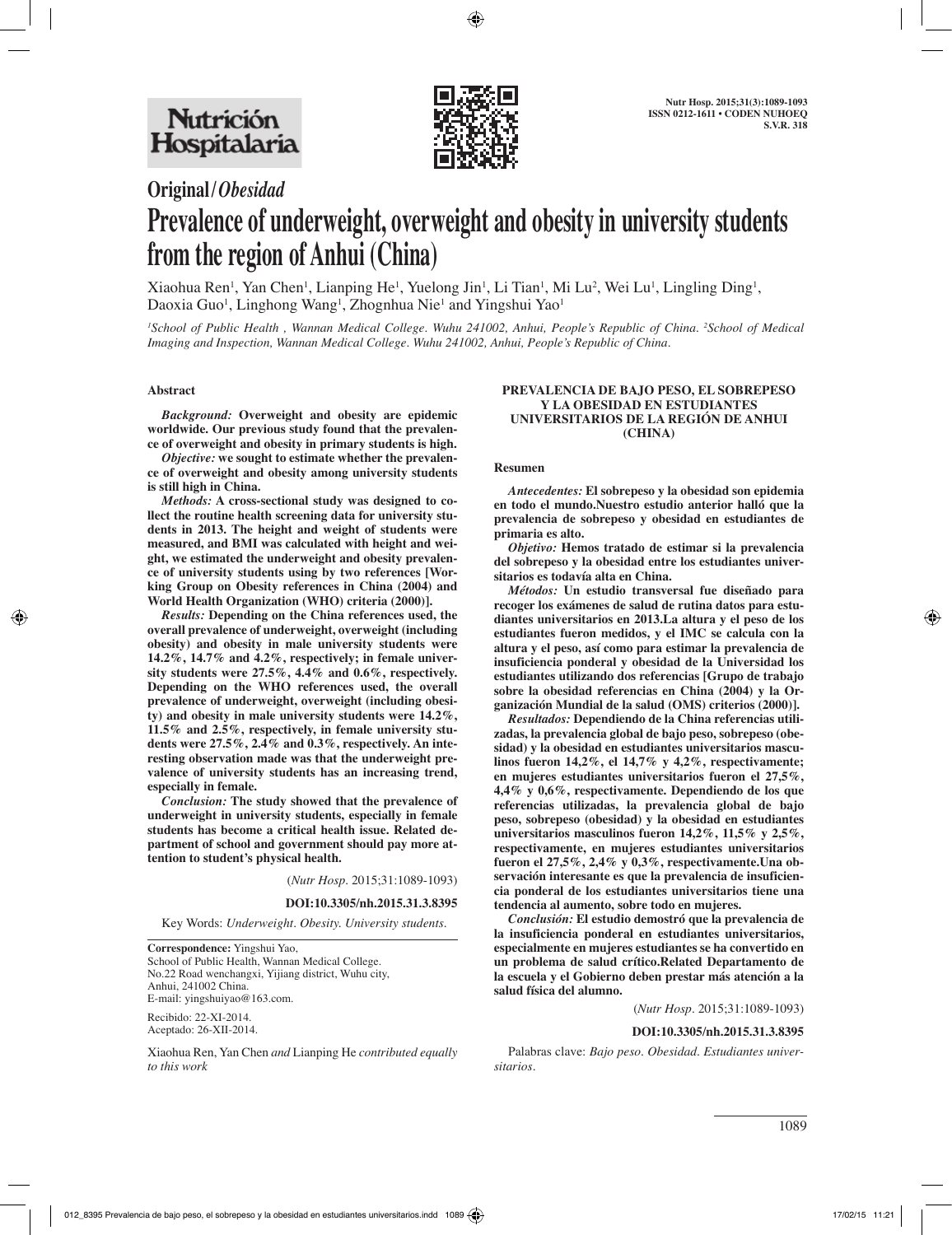# **Introduction**

Increasing number of reported that a high prevalence of obesity and overweight is common in developing countries undergoing nutritional transition<sup>1-6</sup>. These are also a major emerging public health problem in China7 . Thinness is an important overlooked phenomenon with wide variation in prevalence and trends across developed countries<sup>8</sup>. Some researcher found that the prevalence of underweight in university students is high<sup>9</sup>. Olearo B et al<sup>10</sup> reported that 12, 5% university students are underweight. A random sample of university students from 22 universities in 22 low, middle income and emerging economy countries also reveled that the prevalence of underweight among women students was 17.6%<sup>11</sup>. A study conducted in Malaysia reveals that 14.8% medical students were underweight (males  $12.2\%$  and females  $17.0\%$ )<sup>12</sup>. Thus, underweight prevalence among university students also arouses our special attention.

In this study, we sought to evaluate the physical health of university students based on two references [Working Group on Obesity references in China (2004) and World Health Organization (WHO) criteria (2000)].

# **Subjects and methods**

# *Participants*

A school-based cross-sectional study was conducted in a university student who admitted routine health screening in 2013. This study contains a total of 2617 subjects (1131 male and 1486 female) was recruited in 2013, aged 19-23 years. All subjects agreed to provide their personal information regarding the purpose and the procedures of our study, and written informed consent. This study was approved by local ethics committee.

#### *Anthropometric measurements*

Height was measured to the nearest 0.1 cm with a standard stadiometer following study protocols, and weight in kilograms was measured in light clothing to the nearest 0.1 kg on an electronic scales. All anthropometric data were collected by trained staff and supervised by the school nurse. BMI was computed using the following standard equation: BMI = Weight in kg/height squared in meter.

# *Definitions*

Overweight and obesity were defined on BMI cutoff points, which are gender and age specific. (1) Working Group on Obesity references in China, the BMI cutoff points are 24 and 28 for overweight and obesity, respectively; (2) the WHO reference is based on the BMI of 25 and 30 at the age of 18 for classification of childhood and adolescent overweight and obesity, respectively.

# *Statistical analysis*

Excel software was performed to describe the prevalence of overweight/obesity among university students. A line graph was draw for the prevalence of overweight and obesity among university students by age.

# **Results**

In this study, a total of 2617 subjects (1131 male and 1486 female) was recruited in 2013, aged 19-23 years. The mean values (±SD) of weight, height, and calculated BMI are shown in table I.

| <b>Table I</b><br>Mean $(\pm SD)$ of height, weight and BMI of university students by age |               |                  |                   |                  |                   |                  |  |  |  |  |  |
|-------------------------------------------------------------------------------------------|---------------|------------------|-------------------|------------------|-------------------|------------------|--|--|--|--|--|
|                                                                                           |               | 19               | 20                | 21               | 22                | 23               |  |  |  |  |  |
| Male                                                                                      |               |                  |                   |                  |                   |                  |  |  |  |  |  |
|                                                                                           | $\mathbf n$   | 80               | 354               | 404              | 219               | 74               |  |  |  |  |  |
|                                                                                           | Height $(m)$  | $1.74 \pm 0.04$  | $1.74\pm0.05$     | $1.73 \pm 0.06$  | $1.73 \pm 0.06$   | $1.73 \pm 0.05$  |  |  |  |  |  |
|                                                                                           | Weight (kg)   | $62.88 \pm 8.27$ | $66.12 \pm 11.32$ | $63.87+9.62$     | $63.61 \pm 9.71$  | $62.36 \pm 8.78$ |  |  |  |  |  |
|                                                                                           | BMI $(kg/m2)$ | 20.69            | 21.92             | 21.36            | 21.27             | 20.88            |  |  |  |  |  |
| Female                                                                                    |               |                  |                   |                  |                   |                  |  |  |  |  |  |
|                                                                                           | $\mathbf n$   | 109              | 457               | 547              | 285               | 90               |  |  |  |  |  |
|                                                                                           | Height $(m)$  | $1.62 \pm 0.06$  | $1.62 \pm 0.05$   | $1.62 \pm 0.05$  | $1.62 \pm 0.05$   | $1.62 \pm 0.05$  |  |  |  |  |  |
|                                                                                           | Weight (kg)   | $52.95 \pm 7.40$ | $53.70 \pm 24.50$ | $52.04 \pm 6.59$ | $53.11 \pm 25.51$ | $51.86 \pm 6.69$ |  |  |  |  |  |
|                                                                                           | BMI $(kg/m2)$ | 20.10            | 20.49             | 19.92            | 20.32             | 19.81            |  |  |  |  |  |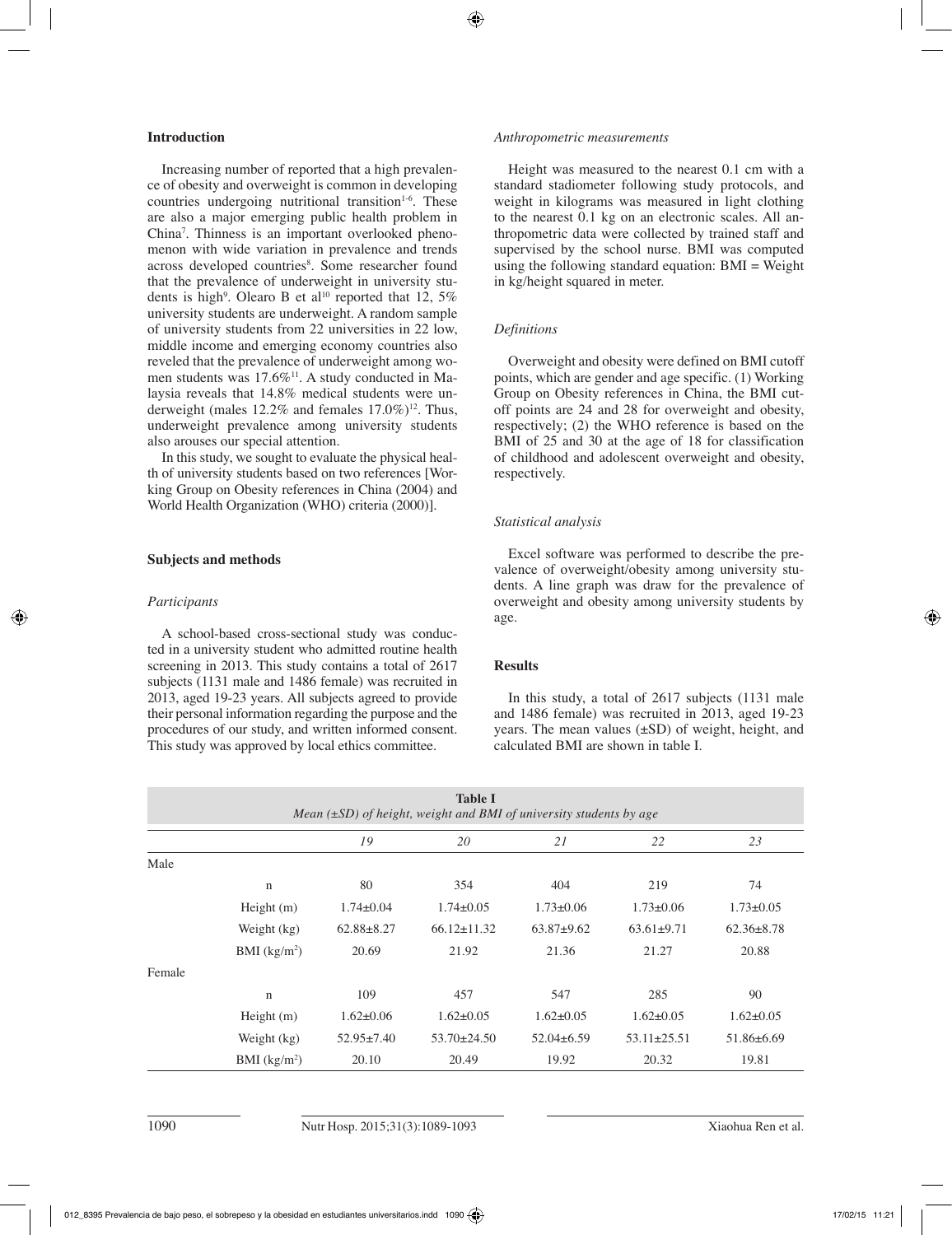The prevalence of underweight, overweight and obesity for university students are shown in table II. Depending on the China references used, the overall prevalence of underweight, overweight (including obesity) and obesity in male university students were 14.2%, 14.7% and 4.2%, respectively; in female university students were 27.5%, 4.4% and 0.6%, respectively. Depending on the WHO references used, the overall prevalence of underweight, overweight (including obesity) and obesity in male university students were 14.2%, 11.5% and 2.5%, respectively, in female university students were 27.5%, 2.4% and 0.3%, respectively. Change of underweight, overweight and obesity prevalence are showed (Figs. 1-3). An interesting observation made was that the underweight prevalence of university students has an increase trend, especially in female. (Fig. 1).

# **Discussion**

In the present study, we use two references [Working Group on Obesity references in China (2004) and World Health Organization (WHO) criteria (2000)] to evaluate the overweight and obesity among university students. The results based on China reference revealed that the overall prevalence of underweight, overweight (including obesity) and obesity in male university students were 14.2%, 14.7% and 4.2%, respectively; in female university students were 27.5%, 4.4% and 0.6%, respectively. Depending on the WHO references used, the overall prevalence of underweight, overweight (including obesity) and obesity in male university students were 14.2%, 11.5% and 2.5%, respectively, in female university students were 27.5%, 2.4% and 0.3%, respectively. The prevalence of underweight is similarly with the previous study<sup>13</sup>. An interesting observation made was that the prevalence of underweight was increase with age.

Previous study documented that the prevalence of thinness was higher than the prevalence of overweight and obesity, especially in students from high status families<sup>14</sup>. The possible reason maybe that university students have unhealthy eating behavior and inadequate nutrient intake, and a high prevalence of underweight among university students<sup>15</sup>. Thus, further investigation should be taken to confirm that whether there are a relationship between eating habits and underweight.

| <b>Table II</b><br>The prevalence of obesity for university students according to age |                         |                  |           |                    |           |           |           |            |  |  |  |
|---------------------------------------------------------------------------------------|-------------------------|------------------|-----------|--------------------|-----------|-----------|-----------|------------|--|--|--|
|                                                                                       | reference               |                  |           | Prevalence $(\% )$ |           |           |           | Total      |  |  |  |
|                                                                                       | Age (years)             |                  | 19        | 20                 | 21        | 22        | 23        |            |  |  |  |
| Male                                                                                  | $\mathbf n$             |                  | 80        | 354                | 404       | 219       | 74        | 1131       |  |  |  |
|                                                                                       | underweight             | China##          | 14(17.5)  | 46(13.0)           | 55 (13.6) | 30(13.7)  | 16(21.9)  | 161(14.2)  |  |  |  |
|                                                                                       | Normal                  | China##          | 58 (72.5) | 238 (67.2)         | 280(69.3) | 153(69.9) | 48 (65.8) | 777 (68.8) |  |  |  |
|                                                                                       | Overweight <sup>a</sup> | China##          | 7(8.8)    | 46(13.0)           | 58 (14.4) | 26(11.9)  | 7(9.6)    | 144(12.7)  |  |  |  |
|                                                                                       | Obesity                 | China##          | 1(1.3)    | 24(6.8)            | 11(2.7)   | 10(4.6)   | 2(2.7)    | 48 (4.2)   |  |  |  |
|                                                                                       | underweight             | WHO <sup>#</sup> | 14(17.5)  | 46(13.0)           | 55 (13.6) | 30(13.7)  | 16(21.6)  | 161(14.2)  |  |  |  |
|                                                                                       | Normal                  | WHO <sup>#</sup> | 60(75)    | 258 (72.9)         | 305(75.5) | 164(74.9) | 53 (71.6) | 840 (74.3) |  |  |  |
|                                                                                       | Overweight <sup>a</sup> | $WHO*$           | 6(7.5)    | 32(9.0)            | 37(9.2)   | 22(10.0)  | 5(6.8)    | 130(11.5)  |  |  |  |
|                                                                                       | Obesity                 | WHO <sup>#</sup> | 0(0.0)    | 18(5.1)            | 7(1.7)    | 3(1.4)    | 0(0.0)    | 28(2.5)    |  |  |  |
| Female                                                                                | $\mathbf n$             |                  | 109       | 457                | 547       | 285       | 90        | 1486       |  |  |  |
|                                                                                       | underweight             | China##          | 29(26.6)  | 120(26.3)          | 155(28.3) | 76(26.7)  | 29 (32.2) | 409(27.5)  |  |  |  |
|                                                                                       | Normal                  | China##          | 70(64.2)  | 309 (67.8)         | 369(67.5) | 199(69.8) | 57(63.3)  | 1004(67.5) |  |  |  |
|                                                                                       | Overweight <sup>a</sup> | China##          | 9(8.3)    | 22(4.8)            | 21(3.8)   | 9(3.2)    | 4(4.4)    | 65(4.4)    |  |  |  |
|                                                                                       | Obesity                 | China##          | 1(0.9)    | 5(1.1)             | 2(0.4)    | 1(0.4)    | 0(0.0)    | 9(0.6)     |  |  |  |
|                                                                                       | underweight             | $WHO*$           | 29(26.6)  | 120(26.3)          | 155(28.3) | 76(26.7)  | 29(32.6)  | 409(27.5)  |  |  |  |
|                                                                                       | Normal                  | $WHO*$           | 74 (67.9) | 319 (70)           | 378(69.1) | 206(72.3) | 60(67.4)  | 1037(69.8) |  |  |  |
|                                                                                       | Overweight <sup>a</sup> | $WHO*$           | 6(5.5)    | 14(3.1)            | 13(2.4)   | 2(0.7)    | 0(0.0)    | 35(2.4)    |  |  |  |
|                                                                                       | Obesity                 | WHO <sup>#</sup> | 0(0.0)    | 3(0.7)             | 1(0.2)    | 1(0.4)    | 0(0.0)    | 5(0.3)     |  |  |  |

## Working Group on Obesity references in China. # The WHO reference. Overweighta: Overweight including obesity.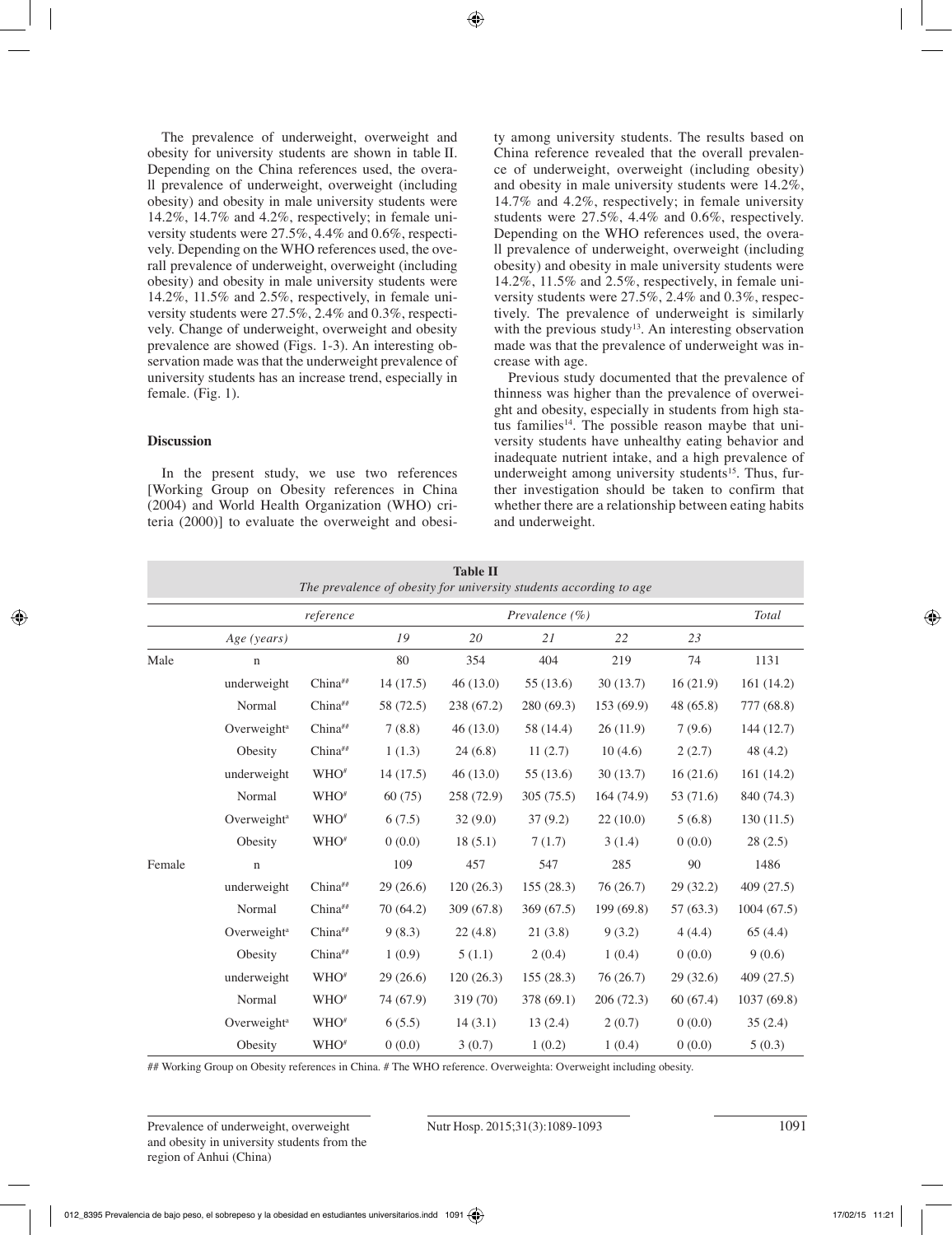

*Fig. 1—The prevalence of overweight for university students by age(%).*



*Fig. 2—The prevalence of obesity for university students by age(%).*



*Fig. 3—The prevalence of underweight for university students by age(%).*

# **Conclusions**

The study showed that the prevalence of underweight in university students, especially in female students has become a critical health issue. Related department of school and government should pay more attention to student's physical health.

# **Acknowledgments**

This research was supported by the Anhui Provincial Natural Science Foundation (090413126 and 1308085MH135), Anhui Provincial Undergraduate Training Programs for Innovation and Entrepreneurship (No. AH201410368056), Undergraduate Scienti